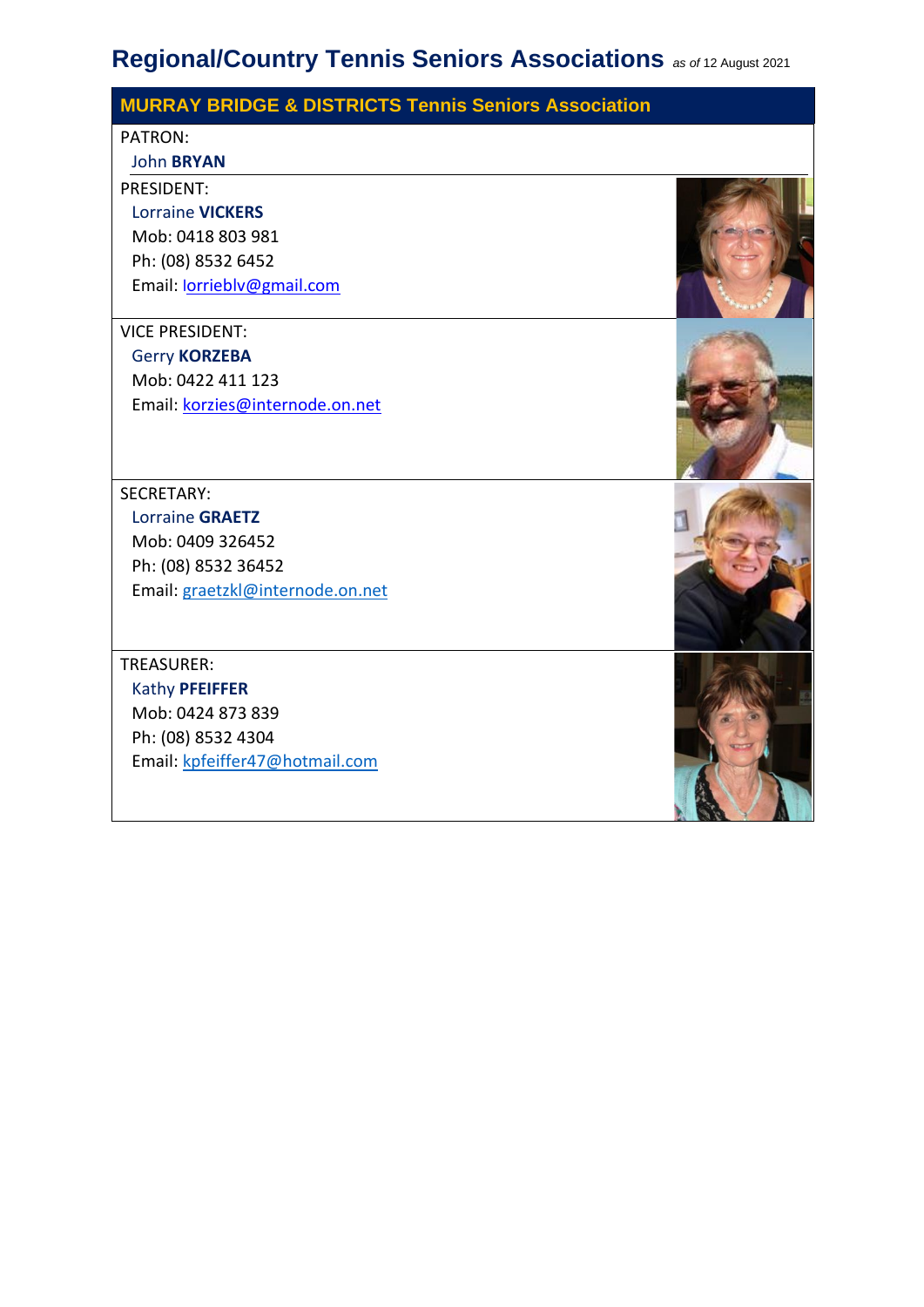## **NORTHERN AREAS Tennis Seniors Association**

#### PRESIDENT:

Fred 'Twink' **SPARKS** Ph: 08 8664 0008 Mob: 0429 653 213



#### Vice PRESIDENT:

Trevor **DEER**

Ph: 08 8668 4111

### SECRETARY:

Anne **REDDEN** Mob: 0418 829 505

Email: [anneeredden@outlook.com](mailto:anneeredden@outlook.com)

Postal Address:

Anne REDDEN, Secretary, Tennis Seniors Northern Areas PO Box 30, JAMESTOWN SA 5491

#### TREASURER:

Reece **BROOKS**

Ph: 08 8664 1478

Mob: 0438 641 478 (Val will pass messages onto Reece)

Email: valb@outlook.com.au

PUBLICITY OFFICER: Val **BROOKS** (Contact details as per those for Reece)





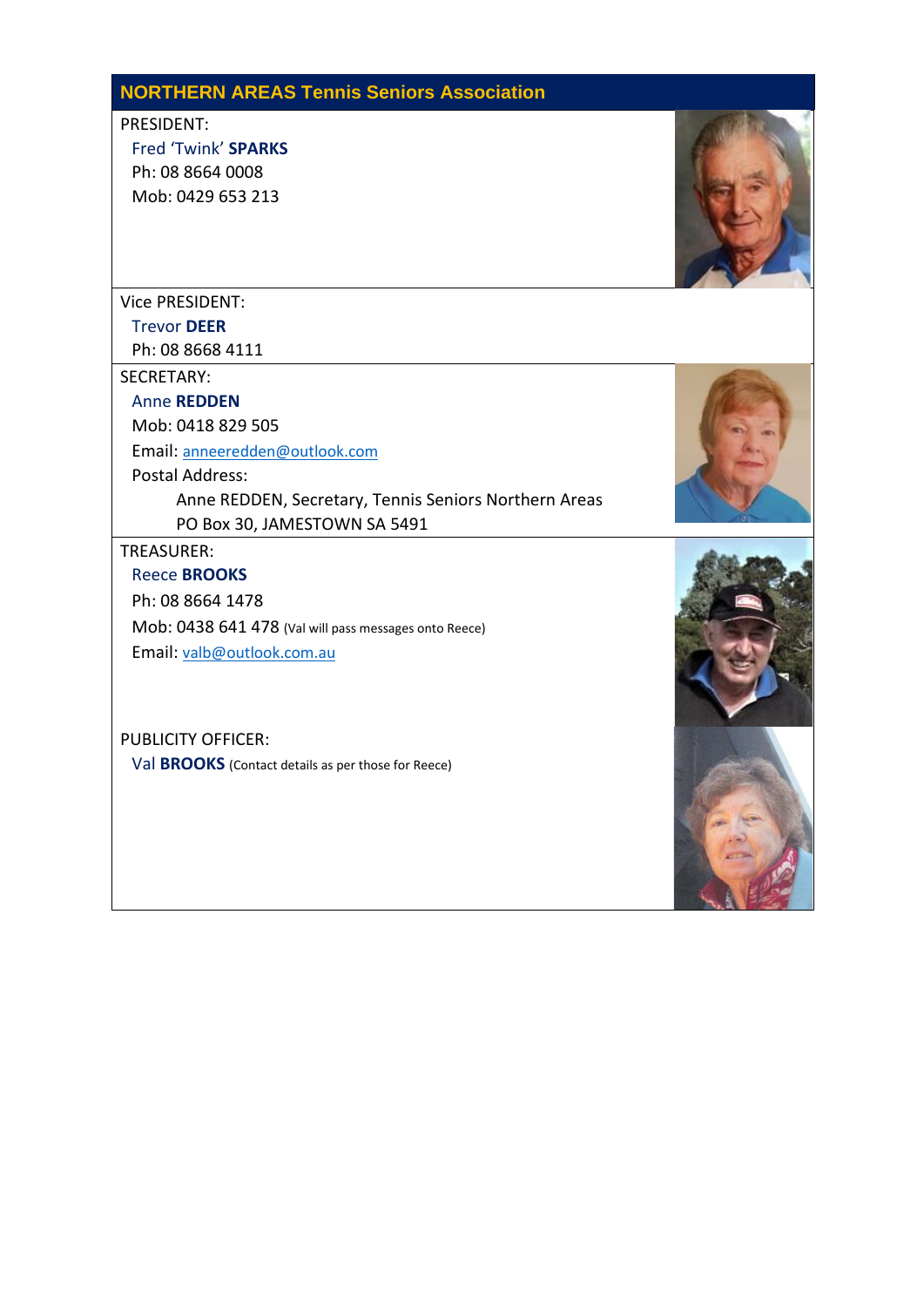# **RIVERLAND Tennis Seniors Association** PRESIDENT: **Vacant** Mob: Email: SECRETARY & PUBLICITY OFFICER: Sue **FOX** Ph: 08 8588 2698 Mob: 0438 945 881 Email: [robfox2@bigpond.com](mailto:robfox2@bigpond.com) PRIVATE BAG 90 COBDOGLA SA 5346 COORDINATOR OF SOCIAL TENNIS: Anne **CHASE** Mob: 0448 108 249 TREASURER: Barbara 'Barb' **McPHERSON** Mob: 0417 824 442 Email: TennisSeniorsRiverland@gmail.com BERRI TEAMS CARNIVAL: Peter **TANNER** Mob: 0409 725 633 Ph: (08) 8583 2242 Email: [peter.tanner2@bigpond.com](mailto:peter.tanner2@bigpond.com)